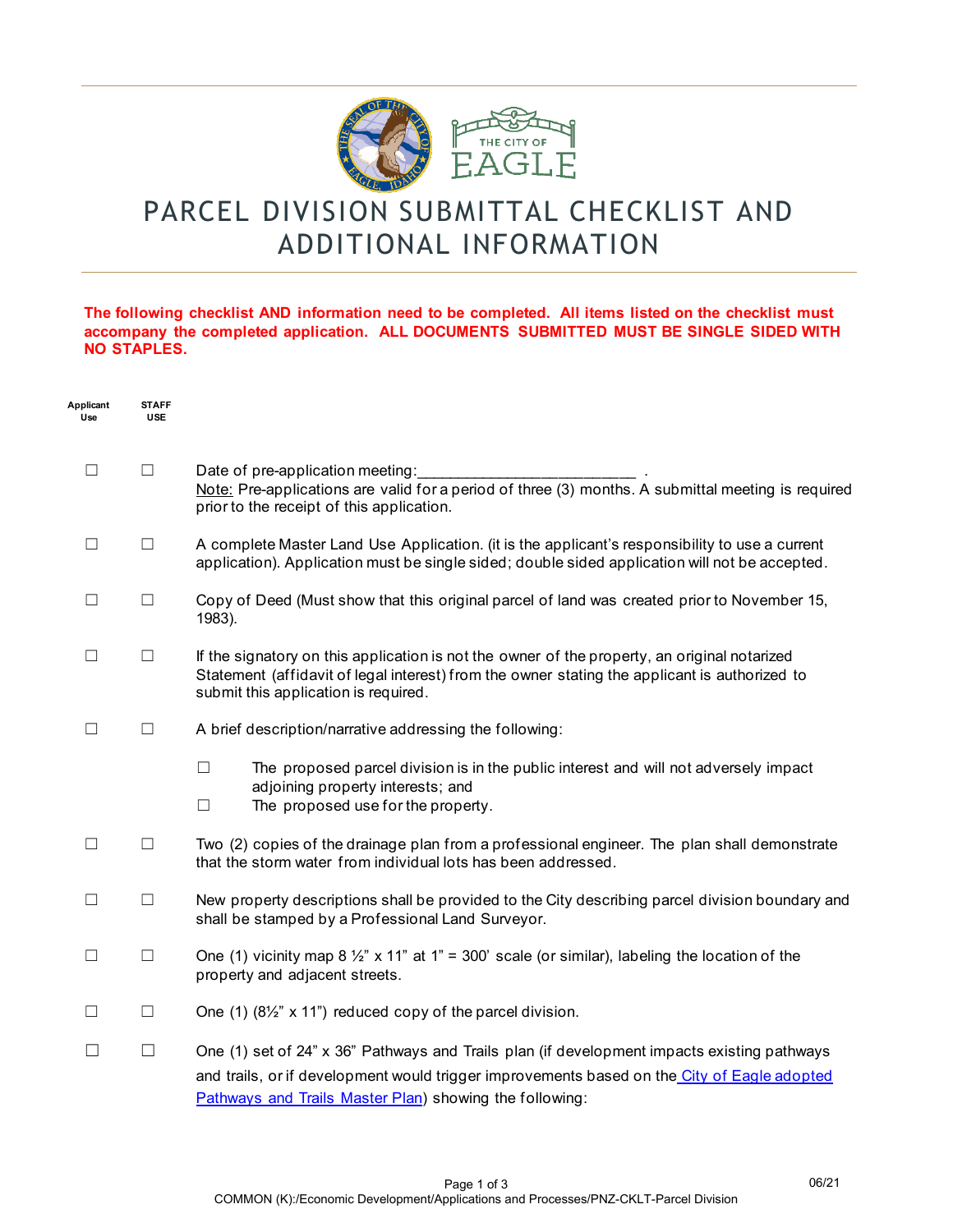|         |        | Pathway locations, type, and width.<br>$\Box$<br>$\Box$<br>Sidewalk locations, type, and width.<br>$\Box$<br>Location of existing easements for irrigation companies.<br>$\Box$<br>Indicate location of canal routes and specify which ones will be covered and<br>which will stay open                                                                                                                                                                                                                                                                                                                                                                                                                     |
|---------|--------|-------------------------------------------------------------------------------------------------------------------------------------------------------------------------------------------------------------------------------------------------------------------------------------------------------------------------------------------------------------------------------------------------------------------------------------------------------------------------------------------------------------------------------------------------------------------------------------------------------------------------------------------------------------------------------------------------------------|
| $\Box$  | $\Box$ | One (1) copy of any canal company license agreements (if applicable).                                                                                                                                                                                                                                                                                                                                                                                                                                                                                                                                                                                                                                       |
| $\Box$  | $\Box$ | One (1) copy of exclusive use easements of any kind that might impact pathways and/or<br>open space (if applicable)                                                                                                                                                                                                                                                                                                                                                                                                                                                                                                                                                                                         |
| $\Box$  | $\Box$ | Three (3) copies of the parcel division record of survey arranged in complete plan sets<br>folded according to department standards - folding instruction available at PZ-Plan-<br><b>Folding-Instructions-PDF</b> .                                                                                                                                                                                                                                                                                                                                                                                                                                                                                        |
| Ш       | $\Box$ | The parcel division record of survey shall include the following endorsements:                                                                                                                                                                                                                                                                                                                                                                                                                                                                                                                                                                                                                              |
|         |        | Certificate of Owners and Acknowledgement (Notary)<br>$\Box$<br>Certificate of Surveyor<br>$\Box$<br>Certificate of City Engineer (see attached example)<br>$\Box$<br><b>County Recorders Certificate</b><br>$\Box$<br>$\Box$<br>Certificate of City Council (see attached example)                                                                                                                                                                                                                                                                                                                                                                                                                         |
| $\perp$ | $\Box$ | The parcel division record of survey shall include the following details:                                                                                                                                                                                                                                                                                                                                                                                                                                                                                                                                                                                                                                   |
|         |        | Original property/parcel line plus "new" property/ parcel line.<br>$\Box$<br>Square footage/acreage of adjusted property/parcel.<br>$\Box$<br>$\Box$<br>Correct street names as may be determined by the Ada County Street Name<br>Committee.<br>Adjacent property shall be indicated (e.g.-unplatted).<br>$\Box$<br>Parcel division note.<br>$\Box$<br>$\Box$<br>Sanitary Sewer (e.g.-easements, services, etc.).<br>$\Box$<br>A note on the face of the record of survey giving the zone standard in effect for the<br>area or as specifically approved.<br>All existing buildings shall be shown and shall meet Building Department and zoning<br>⊔<br>Setback requirements or as specifically approved. |
|         |        | Note: Property/parcel lines shall not reduce the area, frontage, width or depth of each building<br>site below the minimum prescribed by any City Ordinance or as specifically approved.<br>Council approval will be required.                                                                                                                                                                                                                                                                                                                                                                                                                                                                              |
| $\Box$  | $\Box$ | A high-resolution digital copy of all plans and documents with each plan sheet saved as a<br>separate file.                                                                                                                                                                                                                                                                                                                                                                                                                                                                                                                                                                                                 |
|         | $\Box$ | APPLICANT/REPRESENTATIVE MUST ATTEND THE CITY COUNCIL MEETING.                                                                                                                                                                                                                                                                                                                                                                                                                                                                                                                                                                                                                                              |
|         | $\Box$ | Payment of application fees. Please submit the <b>Planning and Zoning Application Fee</b><br>Calculation Request Form a minimum of two (2) working days prior to application submittal to<br>confirm required application fees.                                                                                                                                                                                                                                                                                                                                                                                                                                                                             |
|         | $\Box$ | Any additional information to aid in understanding the project.                                                                                                                                                                                                                                                                                                                                                                                                                                                                                                                                                                                                                                             |